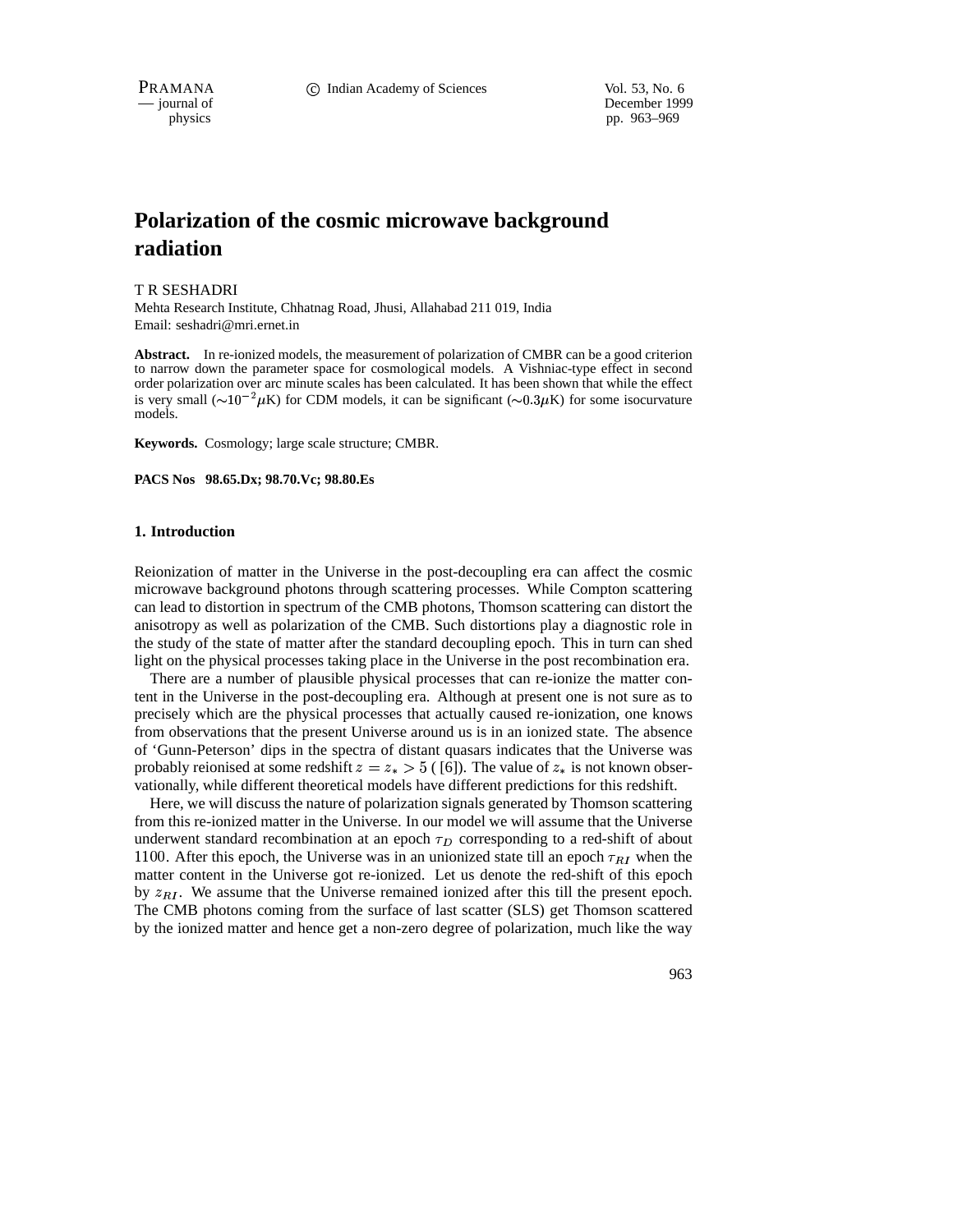## *T R Seshadri*

the light rays from the morning sun Thomson scatter from the electrons in the ionosphere producing a non-zero degree of polarization except in the direction around the sun. Hence, in the re-ionized Universe, we can effectively view ourselves to be located at the center of a cosmic ionosphere. The source of incident radiation is the CMBR.

The plan of presentation is as follows: We introduce the concept of optical depth and discuss the related parameter called the visibility function in  $\S$ 2. In  $\S$ 3 we discuss the first and second order polarization. Lastly, in  $\S 4$  we present the results of numerical estimates, and discuss the expected polarization from specific models.

## **2. Optical depth and the visibility function**

Consider a distribution of charged particles, say electrons, in space. Consider a photon traveling through it along a trajectory  $\mathbf{l}(t)$ . The optical depth along a path is a measure of the number of scattering of the photon as it traverses the path. It is given by

$$
\kappa = \int_{\mathcal{C}} n_e(\mathbf{l}) \sigma_T \, \mathrm{d}l \tag{1}
$$

where,  $\mathcal C$  is the path of the photon. A related quantity, the visibility function, q is given by,

$$
g = \dot{\kappa} \exp^{-\kappa},\tag{2}
$$

where the dot represents derivative with respect to time. In the cosmological context, the visibility function is given by,

$$
g(\tau,\tau') = n_e(\tau')a(\tau')\sigma_T \exp^{-\int_{\tau'}^{\tau} n_e(\tau'')a(\tau'')\sigma_T d\tau''}, \qquad (3)
$$

where  $\tau'$  is the conformal time and  $\tau$  is the conformal time corresponding to the present epoch. Physically  $q(\tau, \tau') d\tau'$  measures the probability that the photon received by the observer at the epoch  $\tau$  got scattered for the last time between  $\tau'$  and  $\tau' + d\tau'$ .

In the case of models in which the Universe did not undergo a phase of re-ionization in the post recombination era,  $q(\tau, \tau')$  has a single sharp peak at  $\tau' = \tau_D$ . In the case of reionization, the visibility function gets an additional peak at the epoch of reionization. This peak is smaller than the first and its width is larger. We model the second peak as a Lorentzian given by

$$
g(\tau, \tau') = N \frac{1}{\sigma} e^{-\frac{(\tau' - \tau_{RI})}{\sigma}} \theta(\tau' - \tau_{RI}).
$$
\n(4)

# **3. Polarization from re-ionization**

The equations governing the evolution of polarization perturbation  $\Delta_P(\mathbf{x}, \gamma, \tau)$  for scalar modes can be derived from the moments of the Boltzmann equation for photons. They are given by [3]

$$
\dot{\Delta}_P + \gamma_i \partial_i \Delta_P = n_e \sigma_T a(\tau) \left( -\Delta_P + \frac{1}{2} [1 - P_2(\mu)] \Pi \right). \tag{5}
$$

964 *Pramana – J. Phys.,* **Vol. 53, No. 6, December 1999**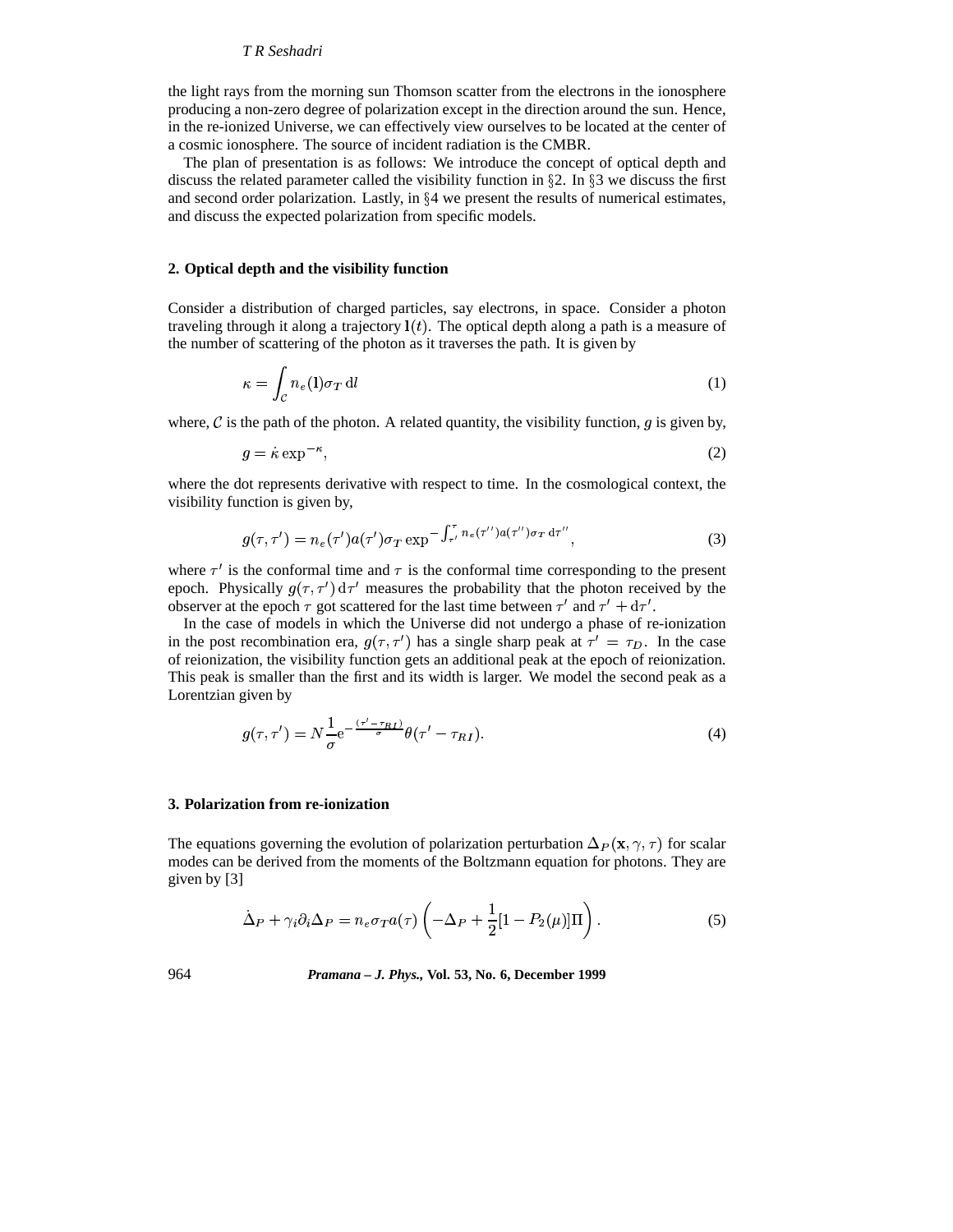#### *Polarization of the CMBR*

Here **x** is the comoving co-ordinate,  $\tau$  is conformal time,  $n_e$  the electron density, **v** the velocity field of the fluid of charged particles,  $\gamma$  is the direction of photon propagation, and the gradient in the polarization perturbation. A dot represents derivative with respect to conformal time,  $\mu = \cos(\theta)$ , where  $\theta$  is the angle between the direction of the photon propagation vector and the gradient. We have also defined

$$
\Pi(\mathbf{x},\tau) = -\Delta_{T2}(\mathbf{x},\tau) - \Delta_{P2}(\mathbf{x},\tau) + \Delta_{P0}(\mathbf{x},\tau),
$$
\n(6)

with  $\Delta_{T_0}$ ,  $\Delta_{P_0}$  the monopole, and  $\Delta_{T_2}$ ,  $\Delta_{P_2}$  the quadrupole temperature and polarization perturbations, respectively. We define these angular moments by

$$
\Delta_{P,T}(\mathbf{x}, \gamma, \tau) = \sum_{l} (2l+1) P_l(\mu) \Delta_{Pl,Tl}(\mathbf{x}, \tau);
$$

$$
\Delta_{Pl,Tl} = \int \frac{d\mu}{2} P_l(\mu) \Delta_{P,T}(\mu).
$$
(7)

The polarization terms on the right hand side of eq. (5) are negligible. Thus the dominant source term for the polarization equation arises from the quadrupole anisotropy of temperature. The required equation in real space finally turns out to be

$$
\dot{\Delta}_P + \gamma_i \partial_i \Delta_P = -\overline{n}_e (1 + \delta_e) \sigma_T a(\tau) \frac{1}{2} [1 - P_2(\mu)] \Delta_{T_2}.
$$
\n(8)

We had mentioned earlier that anisotropic unpolarized radiation can through Thomson scattering produce linearly polarized light. The above equation shows the nature of anisotropy required to produce this effect. From symmetry one can notice that isotropic radiation cannot produce polarization. It also turns out that radiation with dipole anisotropy also cannot produce polarization. As we see from equation (8), polarization can be caused by scattering of radiation which has a quadrupole anisotropy.

In terms of Fourier modes, the equation governing the evolution of polarization perturbation can be expressed as

$$
\dot{\Delta}_P + ik\mu \Delta_P = -\overline{n_e} \sigma_T a \frac{1}{2} (1 - P_2(\mu)) [\Delta_{T_2} + S(\mathbf{k}, \tau)] \tag{9}
$$

where  $S(\mathbf{k}, \tau)$  is given by,

$$
S(\mathbf{k},\tau) = \int \frac{\mathrm{d}^3 \mathbf{p}}{(2\pi)^3} \delta_e(\mathbf{k}-\mathbf{p},\tau) \left[\Delta_{T_2}(\mathbf{p},\tau)\right]. \tag{10}
$$

The term in the square brackets, in eq. (9) depends on  $\vec{k}$  as well as  $\tau$ .

The formal solution of the polarization perturbation equation is given by

$$
\Delta_P(\mathbf{k}, \tau) = -\frac{1}{2} (1 - P_2(\mu)) \int_0^{\tau} \left[ \Delta_{T_2}(\mathbf{k}, \tau') + S(\mathbf{k}, \tau') \right] \times g(\tau, \tau') e^{i k \mu (\tau' - \tau)} d\tau'.
$$
\n(11)

We now express  $\Delta_{T_2}$  as a sum of first and second order terms. As has been shown in [2], the dominant second order temperature term (the Vishniac term) arises from the coupling

*Pramana – J. Phys.,* **Vol. 53, No. 6, December 1999** 965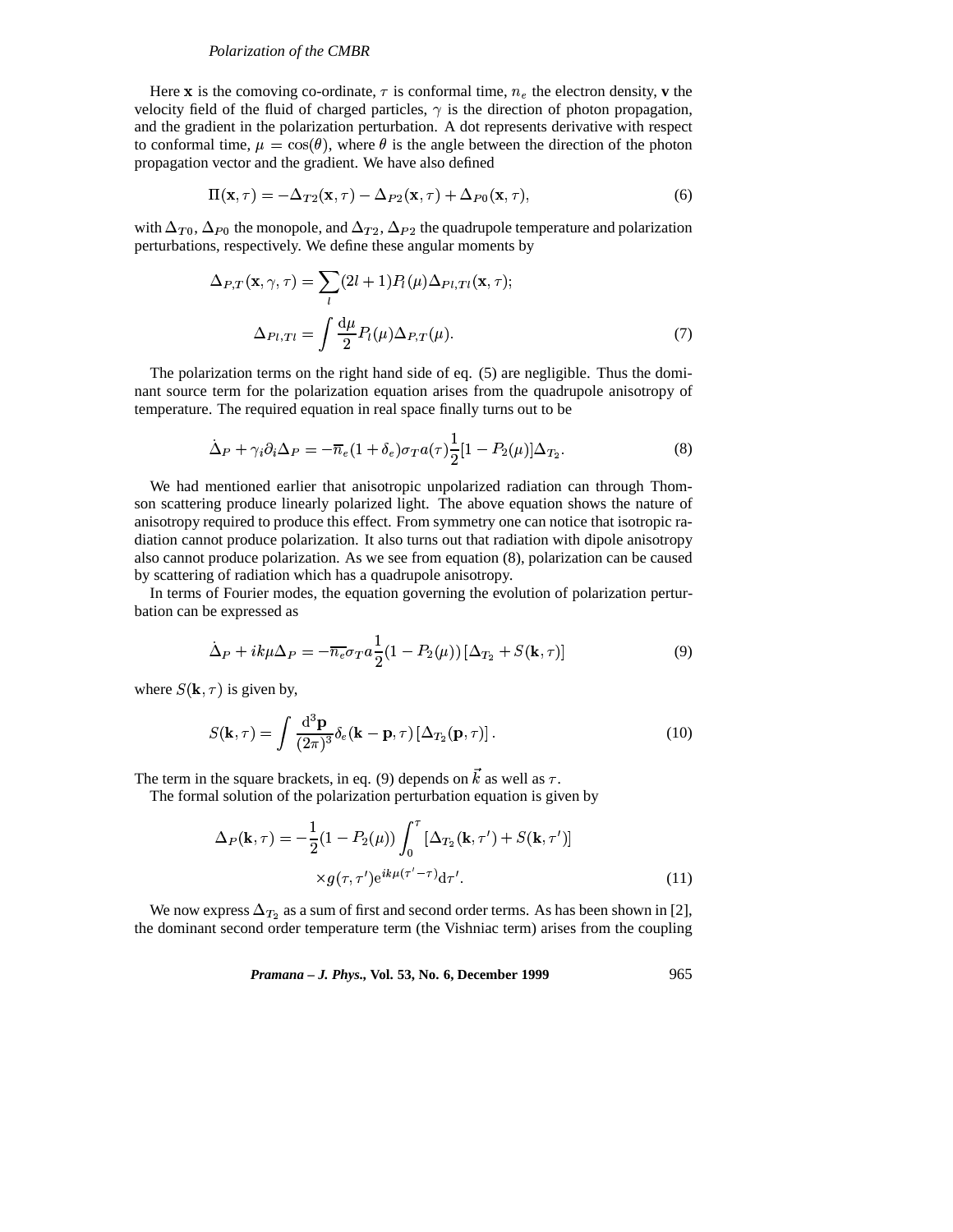#### *T R Seshadri*

of the first-order temperature anisotropy and the electron density perturbation and hence this is the only second-order temperature term we consider. So we have,

$$
\Delta_T = \Delta_T^{(1)} + \Delta_T^{(V)},\tag{12}
$$

where  $\Delta_T^{(V)}$  is the Vishniac term. Similarly the polarization term can also be expressed as a sum of first and second order terms

$$
\Delta_P = \Delta_P^{(1)} + \Delta_P^{(2)},\tag{13}
$$

where

$$
\Delta_P^{(1)}(\mathbf{k}, \tau) = -\frac{1}{2} (1 - P_2(\mu)) \int_0^{\tau} \left[ \Delta_{T_2}^{(1)}(\mathbf{k}, \tau') \right] g(\tau, \tau') e^{ik\mu(\tau' - \tau)} d\tau' \tag{14}
$$

$$
\Delta_P^{(2)}(\mathbf{k}, \tau) = -\frac{1}{2} (1 - P_2(\mu)) \int_0^{\tau} \left[ \Delta_{T_2}^{(V)}(\mathbf{k}, \tau') \right] g(\tau, \tau') e^{ik\mu(\tau' - \tau)} d\tau' \n- \frac{1}{2} (1 - P_2(\mu)) \int_0^{\tau} \left[ S(\mathbf{k}, \tau') \right] g(\tau, \tau') e^{ik\mu(\tau' - \tau)} d\tau'. \tag{15}
$$

In (15) the right hand side comprises of two terms. The first one arises due to the product of the Vishniac temperature term and the uniform component of the electron density. The second term is also a second order term but arises because of the product of the first order temparature anisotropy term and the perturbations in the electron density. Thus the origin of the second term closely resembles the origin of the Vishniac temperature term. Hence we will call this the Vishniac type polarization term and denote it by  $\Delta_P^{\langle V \rangle}$ . It has been shown in [4] that the first term on the right hand side of eq. (15) is negligible especially for small angular scales. Thus the only second order polarization term which need to be considered is  $\Delta_P^{(V)}$ 

$$
\Delta_P^{(V)} = -\frac{1}{2}(1 - P_2(\mu)) \int_0^\tau \left[ S(\mathbf{k}, \tau') \right] g(\tau, \tau') e^{ik\mu(\tau' - \tau)} d\tau'
$$
(16)

and  $\Delta_P = \Delta_P^{(1)} + \Delta_P^{(V)}$ .

 $\Delta P = \Delta P + \Delta P$ .<br>We note that only the first order temperature anisotropy is of relevance to the calculation of the first and the dominant second order polarization term. The quadrupole component of the first order temperature perturbation at an epoch  $\tau > \tau_{DC}$  can be expressed in terms of Bessel function in the following way [5]:

$$
\Delta_{T_2}(k,\tau) = \Delta_{T_0}(k,\tau_0) j_2[k(\tau - \tau_D)]. \tag{17}
$$

We now discuss the contribution of the first order and the Vishniac type polarization terms.

#### 3.1 *First order polarization term*

As pointed out, this term arises because of the coupling of the first order temperature perturbations with the uniform component of the electron energy density. A semi-analytic

966 *Pramana – J. Phys.,* **Vol. 53, No. 6, December 1999**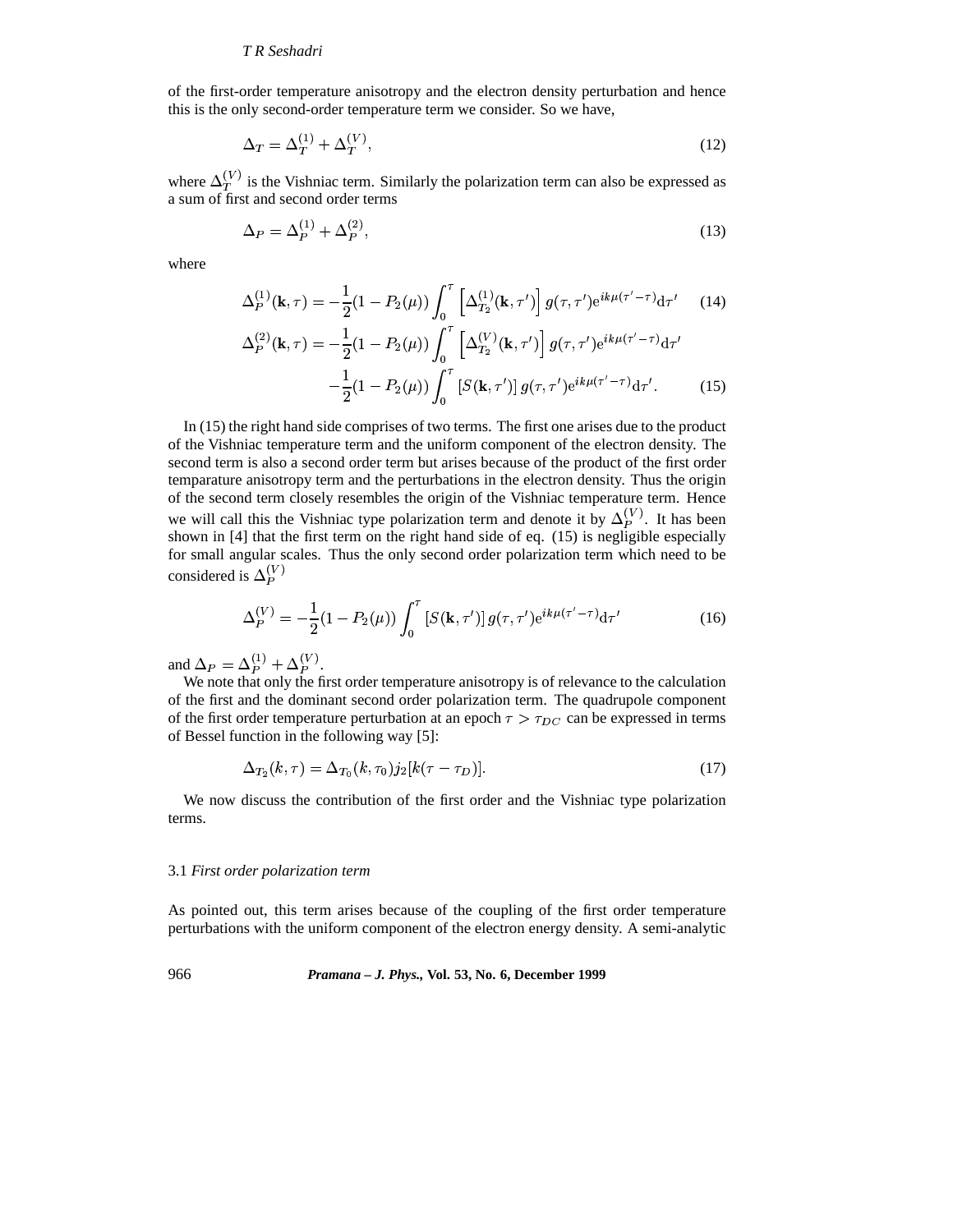#### *Polarization of the CMBR*

calculation of this term has been done in ref. [1]. When there is no re-ionization, the visibility function has a single peak around the decoupling epoch. This ensures that the Bessel function in the integrand (obtained by substituting (17) in (15)) has a dominant contribution for large values of  $k$ . As pointed out earlier the visibility function has two peaks in the models with re-ionization. One of the peaks is at the same value of  $\tau$  as in the case of the models with no re-ionization. The extra peak that appears in the case with reionization appears around a value of  $\tau' = \tau_{RI}$ . The second peak is generally of lesser height and is also broader than the first one. The net effect is that, the Bessel function in the integrand is non-zero at a smaller value of  $k$  also. This is over-and-above contribution at large  $k$  as in the case with no re-ionization. As a result of all this, in reionized models, the first order polarization has an extra peak at large angular scales.

#### 3.2 *Vishniac-type polarization term*

This term involves the product of the first order temperature anisotropy and the electron density perturbation in real space [7]. Hence, in Fourier space there is a mode coupling between  $\delta_e$  and  $\Delta_{T_2}^{(1)}$  as is clear from the expression for S in (10). Because of this modecoupling,  $\Delta_{T_2}^{(1)}$  over one scale can lead to polarization perturbation in an entirely different scale depending on the form of the electron density perturbation. This is in contrast to the case of  $\Delta_P^{(1)}$  where its contribution at a particular scale is directly related to the kdependence of  $\Delta_{T_2}^{(1)}$ . Thus in the case of  $\Delta_P^{(V)}$ , the evolution of  $\delta_e$  plays a crucial role.

We are interested in calculating second order polarization over arc-minute scales, These correspond to k-values of about  $10 \text{ Mpc}^{-1}$  to  $1 \text{ Mpc}^{-1}$ . For  $\tau_{RI} - \tau_D \sim 100 \text{ Mpc}$ ,  $j_2 [p(\tau'-\tau)]$  $(\tau_D)$  peaks at  $p = p_0 \sim (300 \text{ Mpc})^{-1}$  to  $(1000 \text{ Mpc})^{-1}$  for  $\tau > \tau_D$ . For  $k \gg p_0$ , . . . . . . . . \-- r/ -\\-r  $p = p_0 \approx (300 \text{ Mpc})$  to  $(1000 \text{ Mpc})$  for  $\gamma > r_D$ . For  $\kappa \gg p_0$ ,<br>  $e(\mathbf{k})$  in  $\Delta_P^V$ . Using this form for  $\delta_e$  the mode coupling term in S in eq. (10), we get,

$$
S(\mathbf{k}, \tau') = \delta_e(\mathbf{k}, \tau') Q_2(\tau'), \tag{18}
$$

where

$$
Q_2(\tau') = \int (\mathrm{d}^3 p/(2\pi)^3) \Delta_{T_2}^{(1)}(\mathbf{p},\tau').
$$

(For more details the reader is refered to [7] and references therein.)

### **4. Numerical estimate of Vishniac type polarization**

In the previous section we have derived the expressions for the computation of Vishniac type polarization perturbations. As we saw, the degree of second order polarization over different angular scales depends on the electron density perturbation spectrum. After the epoch of decoupling, at a red-shift of about 1100, matter and radiation decouple from each other and perturbations in matter grow freely via gravitational collapse. This is dictated by the scenarios of structure formation. When the matter in the Universe gets ionized, the spectrum of matter density perturbations translates to the spectrum of electron density perturbations. It is this spectrum of electron density perturbation that governs the Vishniac

*Pramana – J. Phys.,* **Vol. 53, No. 6, December 1999** 967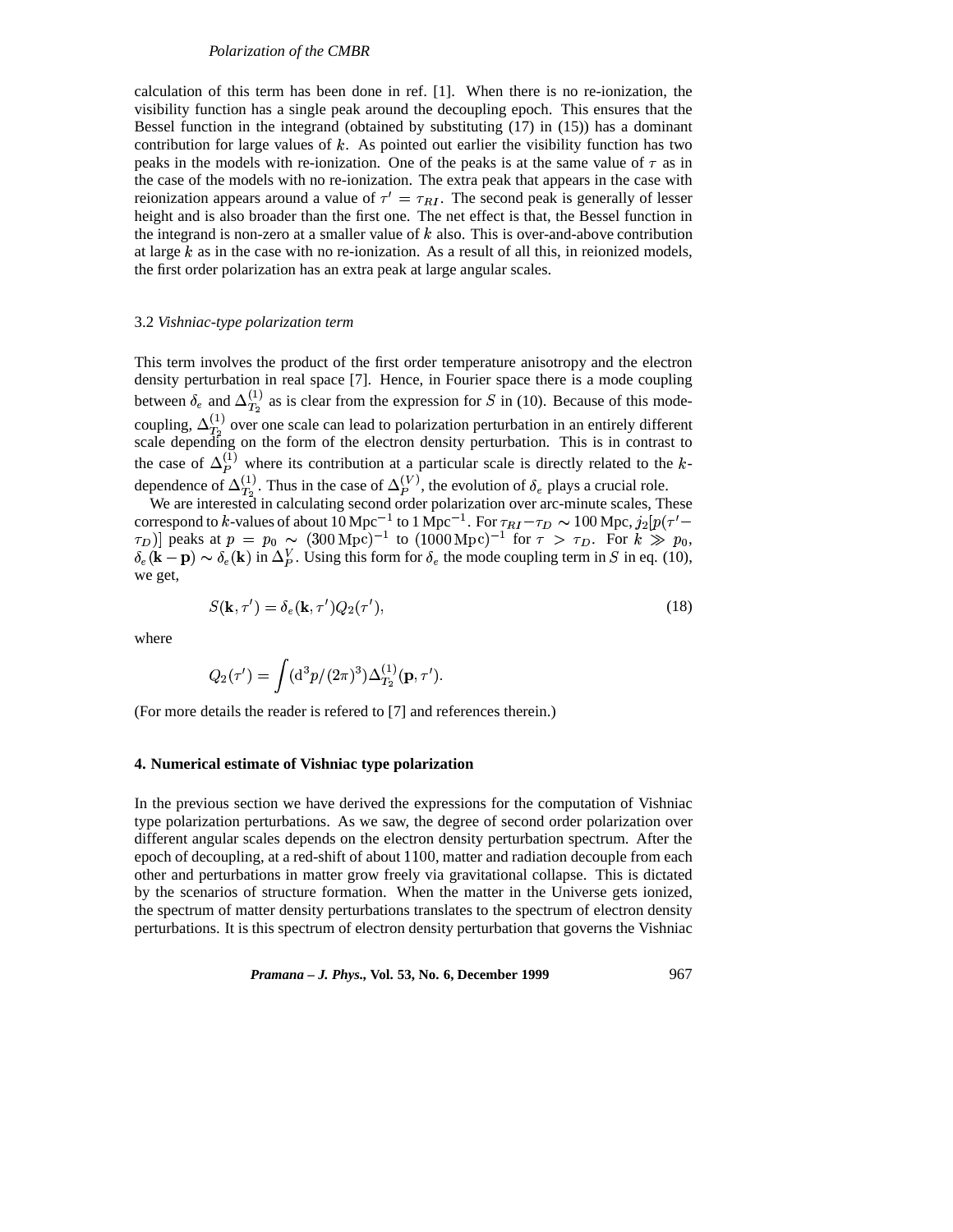## *T R Seshadri*

type polarization discussed in the last section. Thus, the polarization term,  $\Delta_p^V$ , depends on the scenarios of structure formation. Faster the growth of density perturbations, the larger the value of  $\Delta_p^V$  over small angular scales. The electron density perturbation at any epoch in the post decoupling era is given by,

$$
\delta_e(\mathbf{k}, \tau) = \left(\frac{\tau}{\tau_0}\right)^2 \delta_e(\mathbf{k}, \tau_0) \frac{f(\Omega(z(\tau)))}{f(\Omega_0)},
$$
\n(19)

and the power spectrum of electron density perturbation by

$$
\Delta_e^2 = \frac{k^3 \langle |\delta_e|^2 \rangle}{2\pi^2}.
$$
\n(20)

Here,  $(\tau^2) f(\Omega(z(\tau)))$  is the growth factor of density perturbation with time. Defining the Vishniac-type contribution to the polarization power spectrum by

$$
Q_P^V(k) = \frac{k^3}{2\pi^2} \frac{1}{2} \int_{+1}^{-1} \langle |\Delta_P^V|^2 \rangle d\mu \tag{21}
$$

and substituting from the above, we get

$$
Q_P^V(k) = \frac{\Delta_k^2}{k\sigma} \frac{1}{5} \left(\frac{\Delta T}{T}\right)^2.
$$
 (22)

Here,

$$
\left(\frac{\Delta T}{T}\right)_Q^2 \left(\tau_{RI}\right) \equiv \frac{5C_{T2}(\tau_{RI})}{4\pi} = 5 \int \frac{\mathrm{d}^3 \mathbf{p}}{(2\pi)^3} \langle |\Delta_{T2}(\mathbf{p}, \tau_{RI})|^2 \rangle. \tag{23}
$$

As pointed out earlier, different scenarios of structure formation lead to different types of polarization signals. We will broadly consider cold dark matter models and isocurvature models.

## 4.1 *CDM models*

In the standard cold dark matter models ( $\Omega_0$  = 1,  $\Omega_{\text{bar}}$  = 0.05 and  $h$  = 0.5),  $\overline{\phantom{a}}$  $(Q_P^V) \sim 2.2 \times 10^{-2} \mu$ K. In  $\Lambda$  + CDM models ( $\Omega_0 = 0.35$ ,  $\Omega_{\text{bar}} = 0.04$ ,  $\Omega_{\Lambda} = 0.65$ ,  $h = 0.7$  and the spectral index,  $n = 1$ ),  $\sqrt{(Q_P^V)} \sim 1.9 \times 10^{-2} \mu$ K. The peak of the polarization signal in these cases occurs typically at a multi-pole moment  $l \sim 5000$  corresponding to an angular scale of about 0.66 arc-minutes.

## 4.2 *Isocurvature models*

These models involve a relatively early collapse of density perturbation leading to a relatively larger value of  $\delta_e$  and hence a larger value of Vishniac type polarization. For

968 *Pramana – J. Phys.,* **Vol. 53, No. 6, December 1999**